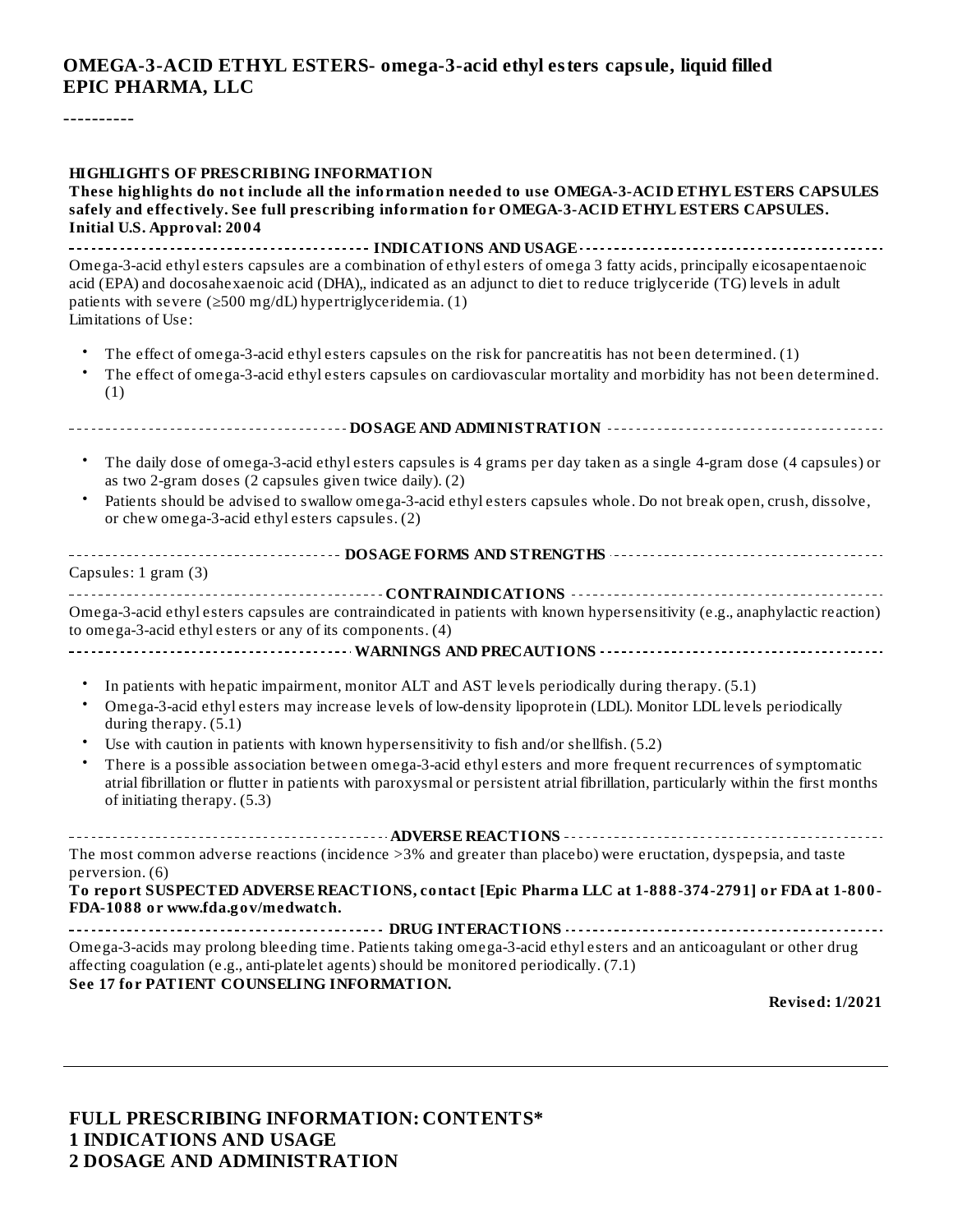### **3 DOSAGE FORMS AND STRENGTHS**

### **4 CONTRAINDICATIONS**

# **5 WARNINGS AND PRECAUTIONS**

5.1 Monitoring: Laboratory Tests

- 5.2 Fish Allergy
- 5.3 Recurrent Atrial Fibrillation (AF) or Flutter

# **6 ADVERSE REACTIONS**

- 6.1 Clinical Trials Experience
- 6.2 Postmarketing Experience

# **7 DRUG INTERACTIONS**

7.1 Anticoagulants or Other Drugs Affecting Coagulation

# **8 USE IN SPECIFIC POPULATIONS**

- 8.1 Pregnancy
- 8.2 Lactation
- 8.4 Pediatric Use
- 8.5 Geriatric Use

# **11 DESCRIPTION**

### **12 CLINICAL PHARMACOLOGY**

- 12.1 Mechanism of Action
- 12.3 Pharmacokinetics

### **13 NONCLINICAL TOXICOLOGY**

13.1 Carcinogenesis, Mutagenesis, Impairment of Fertility

### **14 CLINICAL STUDIES**

14.1 Severe Hypertriglyceridemia

# **16 HOW SUPPLIED/STORAGE AND HANDLING**

### **17 PATIENT COUNSELING INFORMATION**

\* Sections or subsections omitted from the full prescribing information are not listed.

# **FULL PRESCRIBING INFORMATION**

# **1 INDICATIONS AND USAGE**

Omega-3-acid ethyl esters capsules are indicated as an adjunct to diet to reduce triglyceride (TG) levels in adult patients with severe (greater than or equal to 500 mg/dL) hypertriglyceridemia.

**Usage Considerations:** Patients should be placed on an appropriate lipid-lowering diet before receiving omega-3-acid ethyl esters capsules and should continue this diet during treatment with omega-3-acid ethyl esters capsules.

Laboratory studies should be done to ascertain that the lipid levels are consistently abnormal before instituting therapy with omega-3-acid ethyl esters capsules. Every attempt should be made to control serum lipids with appropriate diet, exercise, weight loss in obese patients, and control of any medical problems such as diabetes mellitus and hypothyroidism that are contributing to the lipid abnormalities. Medications known to exacerbate hypertriglyceridemia (such as beta blockers, thiazides, estrogens) should be discontinued or changed if possible prior to consideration of TG-lowering drug therapy.

# **Limitations of Us e:**

The effect of omega-3-acid ethyl esters capsules on the risk for pancreatitis has not been determined.

The effect of omega-3-acid ethyl esters capsules on cardiovascular mortality and morbidity has not been determined.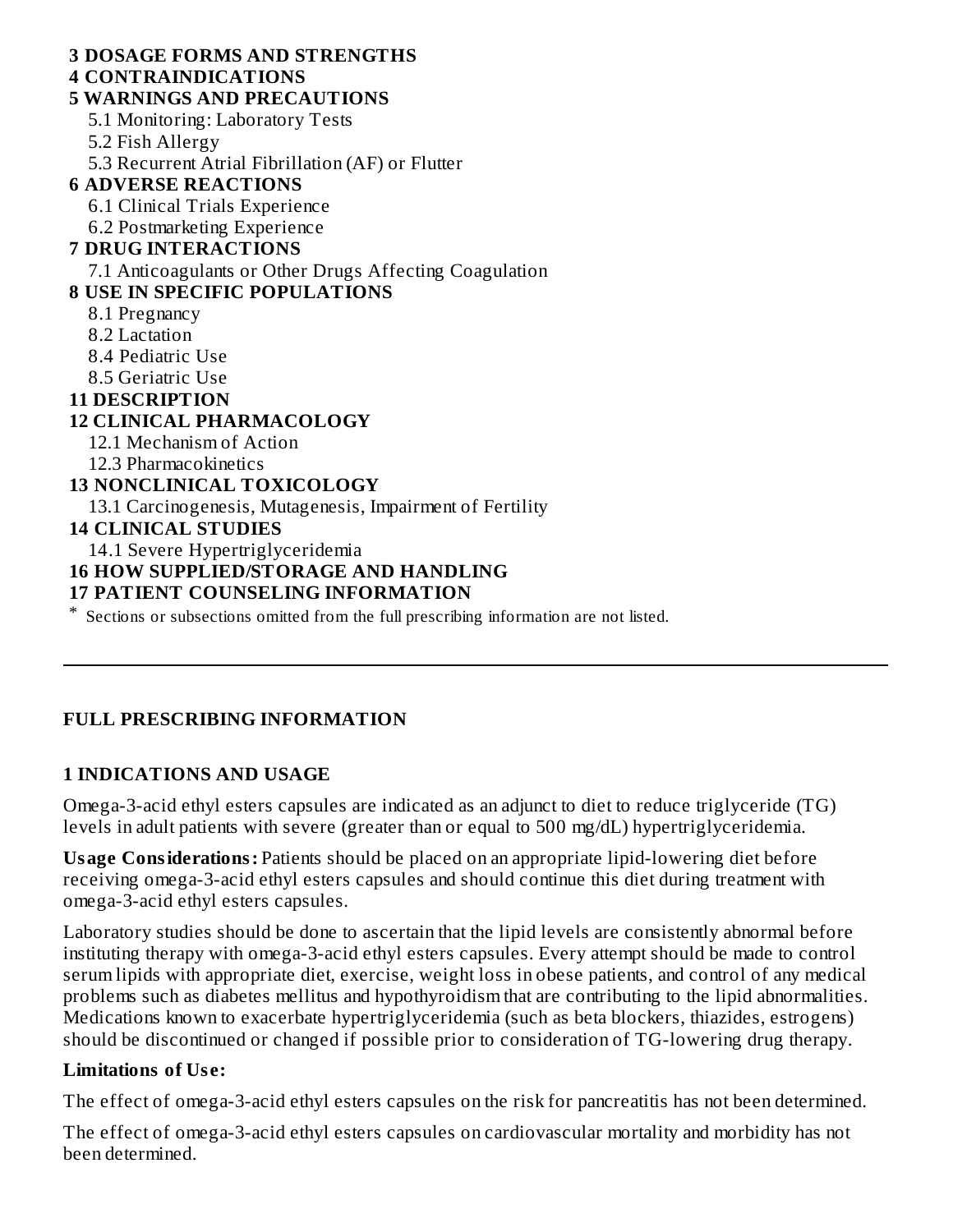# **2 DOSAGE AND ADMINISTRATION**

- Assess TG levels carefully before initiating therapy. Identify other causes (e.g., diabetes mellitus, hypothyroidism, medications) of high TG levels and manage as appropriate [see Indications and Usage (1)].
- Patients should be placed on an appropriate lipid-lowering diet before receiving omega-3-acid ethyl esters capsules, and should continue this diet during treatment with omega-3-acid ethyl esters capsules. In clinical studies, omega-3-acid ethyl esters capsules was administered with meals.

The daily dose of omega-3-acid ethyl esters capsules is 4 grams per day. The daily dose may be taken as a single 4-gram dose (4 capsules) or as two 2-gram doses (2 capsules given twice daily).

Patients should be advised to swallow omega-3-acid ethyl esters capsules whole. Do not break open, crush, dissolve, or chew omega-3-acid ethyl esters capsules.

# **3 DOSAGE FORMS AND STRENGTHS**

Omega-3-acid ethyl esters capsules USP are supplied as 1 gram oblong, clear, soft gelatin capsules filled with light yellow liquid and imprinted with "PC25" in white ink.

# **4 CONTRAINDICATIONS**

Omega-3-acid ethyl esters capsules are contraindicated in patients with known hypersensitivity (e.g., anaphylactic reaction) to omega-3-acid ethyl esters or any of its components.

# **5 WARNINGS AND PRECAUTIONS**

### **5.1 Monitoring: Laboratory Tests**

In patients with hepatic impairment, alanine aminotransferase (ALT) and aspartate aminotransferase (AST) levels should be monitored periodically during therapy with omega-3-acid ethyl esters. In some patients, increases in ALT levels without a concurrent increase in AST levels were observed.

In some patients, omega-3-acid ethyl esters increases low-density lipoprotein cholesterol (LDL-C) levels. LDL-C levels should be monitored periodically during therapy with omega-3-acid ethyl esters.

Laboratory studies should be performed periodically to measure the patient's TG levels during therapy with omega-3-acid ethyl esters.

# **5.2 Fish Allergy**

Omega-3-acid ethyl esters contains ethyl esters of omega-3 fatty acids (EPA and DHA) obtained from the oil of several fish sources. It is not known whether patients with allergies to fish and/or shellfish, are at increased risk of an allergic reaction to omega-3-acid ethyl esters. Omega-3-acid ethyl esters should be used with caution in patients with known hypersensitivity to fish and/or shellfish.

# **5.3 Recurrent Atrial Fibrillation (AF) or Flutter**

In a double-blind, placebo-controlled trial of 663 subjects with symptomatic paroxysmal AF ( $n = 542$ ) or persistent AF (n = 121), recurrent AF or flutter was observed in subjects randomized to omega-3-acid ethyl esters who received 8 grams per day for 7 days and 4 grams/day thereafter for 23 weeks at a higher rate relative to placebo. Subjects in this trial had median baseline TG levels of 127 mg/dL, had no substantial structural heart disease, were taking no anti-arrhythmic therapy (rate control permitted), and were in normal sinus rhythm at baseline.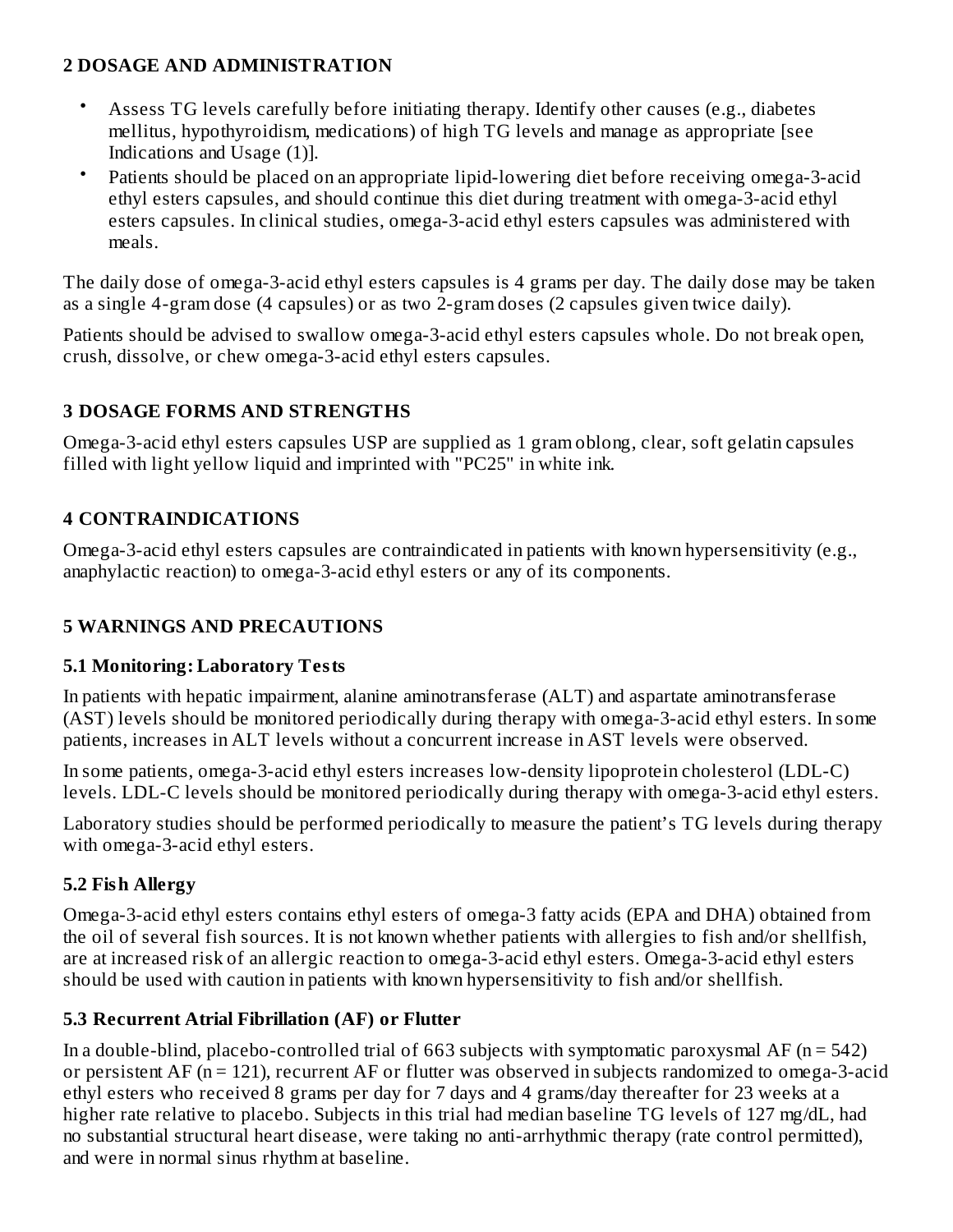At 24 weeks, in the paroxysmal AF stratum, there were 129 (47%) first recurrent symptomatic AF or flutter events on placebo and 141 (53%) on omega-3-acid ethyl esters [primary endpoint, HR 1.19; 95% CI: 0.93, 1.35]. In the persistent AF stratum, there were 19 (35%) events on placebo and 34 (52%) events on omega-3-acid ethyl esters [HR 1.63; 95% CI: 0.91, 2.18]. For both strata combined, the HR was 1.25; 95% CI: 1.00, 1.40. Although the clinical significance of these results is uncertain, there is a possible association between omega-3-acid ethyl esters and more frequent recurrences of symptomatic AF or flutter in patients with paroxysmal or persistent AF, particularly within the first 2 to 3 months of initiating therapy.

Omega-3-acid ethyl esters are not indicated for the treatment of AF or flutter.

# **6 ADVERSE REACTIONS**

### **6.1 Clinical Trials Experience**

Because clinical trials are conducted under widely varying conditions, adverse reaction rates observed in the clinical trials of a drug cannot be directly compared with rates in the clinical trials of another drug and may not reflect the rates observed in practice.

Adverse reactions reported in at least 3% of subjects treated with Omega-3-acid ethyl esters and at a greater rate than placebo based on pooled data across 23 clinical trials are listed in Table 1.

#### **Table 1. Advers e Reactions Occurring at Incidence ≥3% and Greater than Placebo in Clinical Trials of Omega-3-Acid Ethyl Esters**

| Adverse Reaction* | <b>Omega-3-Acid Ethyl Esters</b><br>$(n = 655)$ |      | <b>Placebo</b><br>$(n = 370)$ |  |  |
|-------------------|-------------------------------------------------|------|-------------------------------|--|--|
|                   |                                                 | $\%$ | п                             |  |  |
| Eructation        | 29                                              |      |                               |  |  |
| Dyspepsia         |                                                 |      |                               |  |  |
| Taste perversion  |                                                 |      |                               |  |  |

Trials included subjects with hypertriglyceridemia and severe hypertriglyceridemia. \*

Additional adverse reactions from clinical trials are listed below:

Digestive System

Constipation, gastrointestinal disorder and vomiting.

Metabolic and Nutritional Disorders

Increased ALT and increased AST.

Skin

Pruritus and rash.

# **6.2 Postmarketing Experience**

In addition to adverse reactions reported from clinical trials, the events described below have been identified during post-approval use of omega-3-acid ethyl esters. Because these events are reported voluntarily from a population of unknown size, it is not possible to reliably estimate their frequency or to always establish a causal relationship to drug exposure.

The following events have been reported: anaphylactic reaction, hemorrhagic diathesis, urticaria.

# **7 DRUG INTERACTIONS**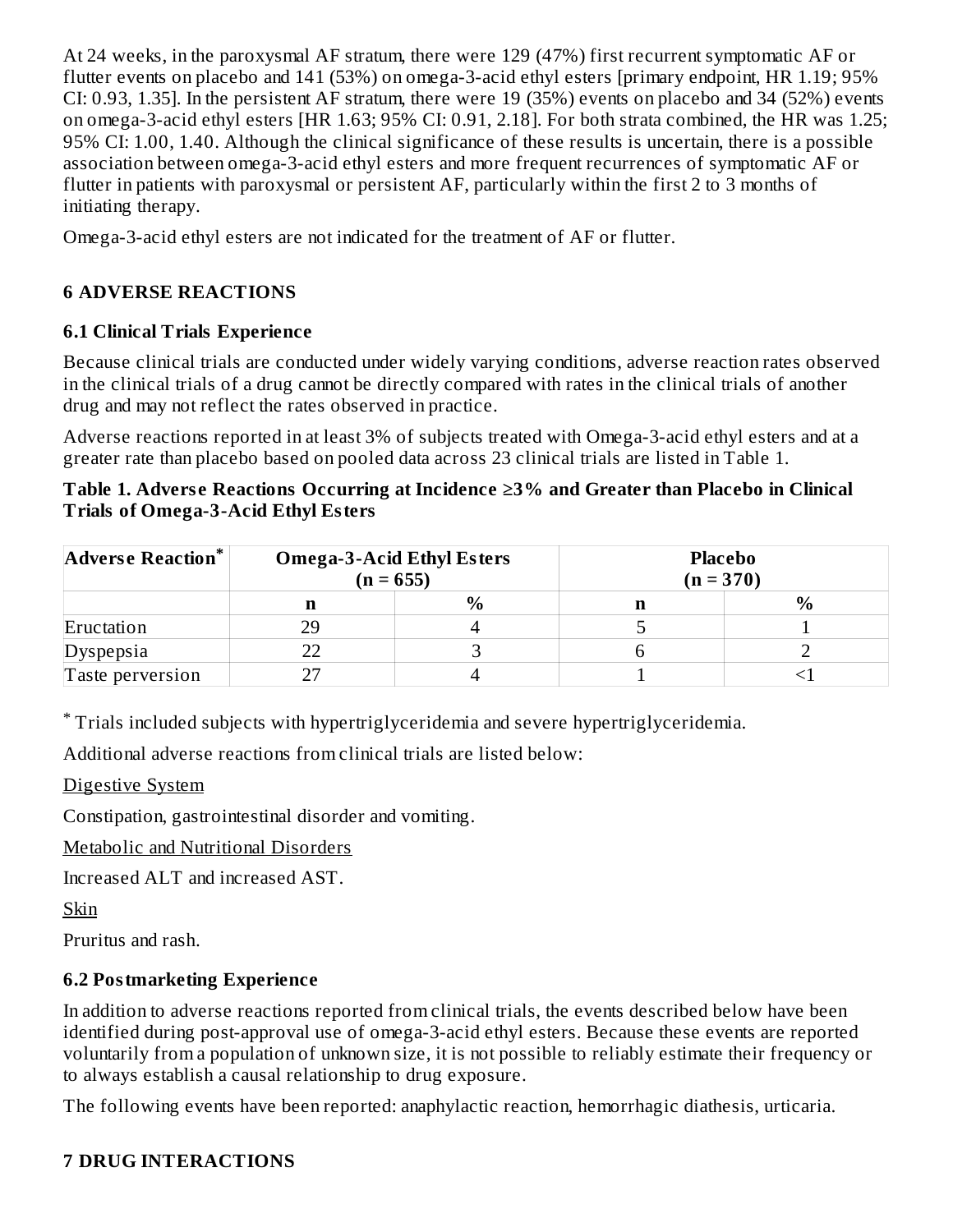# **7.1 Anticoagulants or Other Drugs Affecting Coagulation**

Some trials with omega-3-acids demonstrated prolongation of bleeding time. The prolongation of bleeding time reported in these trials has not exceeded normal limits and did not produce clinically significant bleeding episodes. Clinical trials have not been done to thoroughly examine the effect of omega-3-acid ethyl esters and concomitant anticoagulants. Patients receiving treatment with omega-3 acid ethyl esters and an anticoagulant or other drug affecting coagulation (e.g., anti-platelet agents) should be monitored periodically.

# **8 USE IN SPECIFIC POPULATIONS**

### **8.1 Pregnancy**

### Risk Summary

The available data from published case reports and the pharmacovigilance database on the use of omega-3-acids ethyl esters in pregnant women are insufficient to identify a drug-associated risk for major birth defects, miscarriage, or adverse maternal or fetal outcomes. In animal studies, omega-3-acid ethyl esters given orally to female rats prior to mating through lactation did not have adverse effects on reproduction or development when given at doses 5 times the maximum recommended human dose (MRHD) of 4 grams/day, based on a body surface area comparison. Omega-3-acid ethyl esters given orally to rats and rabbits during organogenesis was not teratogenic at clinically relevant exposures, based on body surface area comparison (see Data).

The estimated background risk of major birth defects and miscarriage for the indicated population is unknown. In the U.S. general population, the estimated background risk of major birth defects and miscarriage in clinically recognized pregnancies is 2% to 4% and 15% to 20%, respectively.

# Data

*Animal Data*: In female rats given oral doses of omega-3-acid ethyl esters (100, 600, or 2,000 mg/kg/day) beginning 2 weeks prior to mating through lactation, no adverse effects were observed at 2,000 mg/kg/day (5 times the MRHD based on body surface area [mg/m<sup>2</sup>]). In a dose-ranging study, female rats given oral doses of omega-3-acid ethyl esters (1,000, 3,000, or 6,000 mg/kg/day) beginning 2 weeks prior to mating through Postpartum Day 7 had decreased live births (20% reduction) and pup survival to Postnatal Day 4 (40% reduction) at or greater than 3,000 mg/kg/day in the absence of maternal toxicity at 3,000 mg/kg/day (7 times the MRHD based on body surface area [mg/m<sup>2</sup>]).

In pregnant rats given oral doses of omega-3-acid ethyl esters (1,000, 3,000, or 6,000 mg/kg/day) during organogenesis, no adverse effects were observed in fetuses at a maternally toxic dose (increased food consumption) of 6,000 mg/kg/day (14 times the MRHD based on body surface area  $[mg/m<sup>2</sup>]$ ). In pregnant rats given oral doses of omega-3-acid ethyl esters (100, 600, or 2,000 mg/kg/day) from Gestation Day 14 through Lactation Day 21, no adverse effects were observed at 2,000 mg/kg/day (5 times the MRHD based on body surface area [mg/m<sup>2</sup>]).

In pregnant rabbits given oral doses of omega-3-acid ethyl esters (375, 750, or 1,500 mg/kg/day) during organogenesis, no adverse effects were observed in fetuses given 375 mg/kg/day (2 times the MRHD based on body surface area [mg/m<sup>2</sup>]). However, at higher doses, increases in fetal skeletal variations and reduced fetal growth were evident at maternally toxic doses (reduced food consumption and body weight gain) greater than or equal to 750 mg/kg/day (4 times the MRHD), and embryolethality was evident at 1,500 mg/kg/day (7 times the MRHD).

### **8.2 Lactation**

### Risk Summary

Published studies have detected omega-3 fatty acids, including EPA and DHA, in human milk. Lactating women receiving oral omega-3 fatty acids for supplementation have resulted in higher levels of omega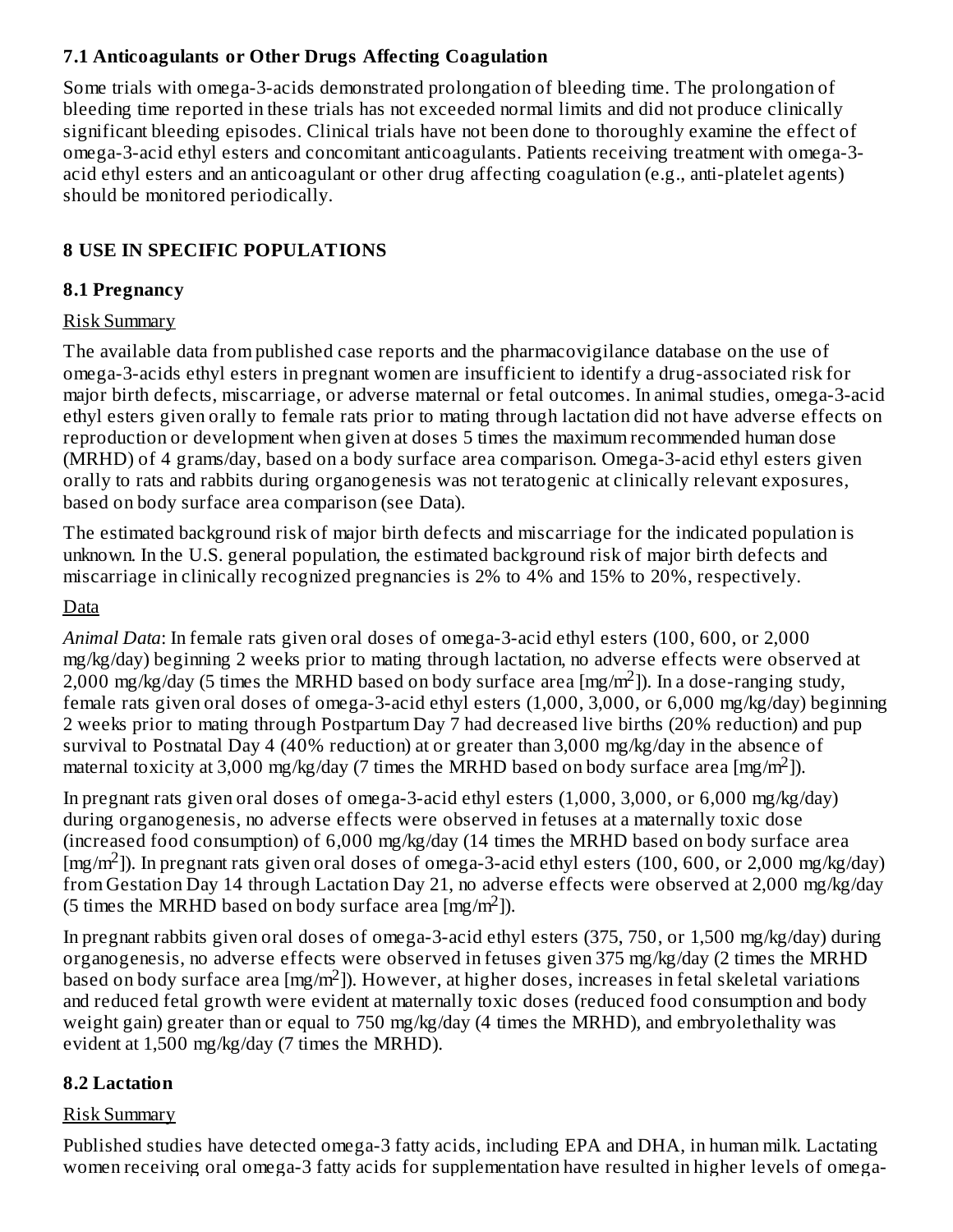3 fatty acids in human milk. There are no data available on the effects of omega-3 fatty acid ethyl esters on the breastfed infant or on milk production. The developmental and health benefits of breastfeeding should be considered along with the mother's clinical need for omega-3-acids ethyl esters and any potential adverse effects on the breastfed child from omega-3-acids ethyl esters or from the underlying maternal condition.

# **8.4 Pediatric Us e**

Safety and effectiveness in pediatric patients have not been established.

# **8.5 Geriatric Us e**

A limited number of subjects older than 65 years were enrolled in the clinical trials of omega-3-acid ethyl esters. Safety and efficacy findings in subjects older than 60 years did not appear to differ from those of subjects younger than 60 years.

# **11 DESCRIPTION**

Omega-3-acid ethyl esters, USP, a lipid-regulating agent, is supplied as a liquid-filled gel capsule for oral administration. Each 1-gram capsule of omega-3-acid ethyl esters contains at least 900 mg of the ethyl esters of omega-3 fatty acids sourced from fish oils. These are predominantly a combination of ethyl esters of eicosapentaenoic acid (EPA — approximately 465 mg) and docosahexaenoic acid (DHA — approximately 375 mg).

The empirical formula of EPA ethyl ester is  $\rm{C_{22}H_{34}O_2}$ , and the molecular weight of EPA ethyl ester is 330.51. The structural formula of EPA ethyl ester is:



The empirical formula of DHA ethyl ester is  $\rm{C_{24}H_{36}O_2}$ , and the molecular weight of DHA ethyl ester is 356.55. The structural formula of DHA ethyl ester is:



Omega-3-acid ethyl esters capsules USP also contain the following inactive ingredients: gelatin, glycerin and purified water. The imprinting ink contains the following: propylene glycol, shellac glaze and titanium dioxide.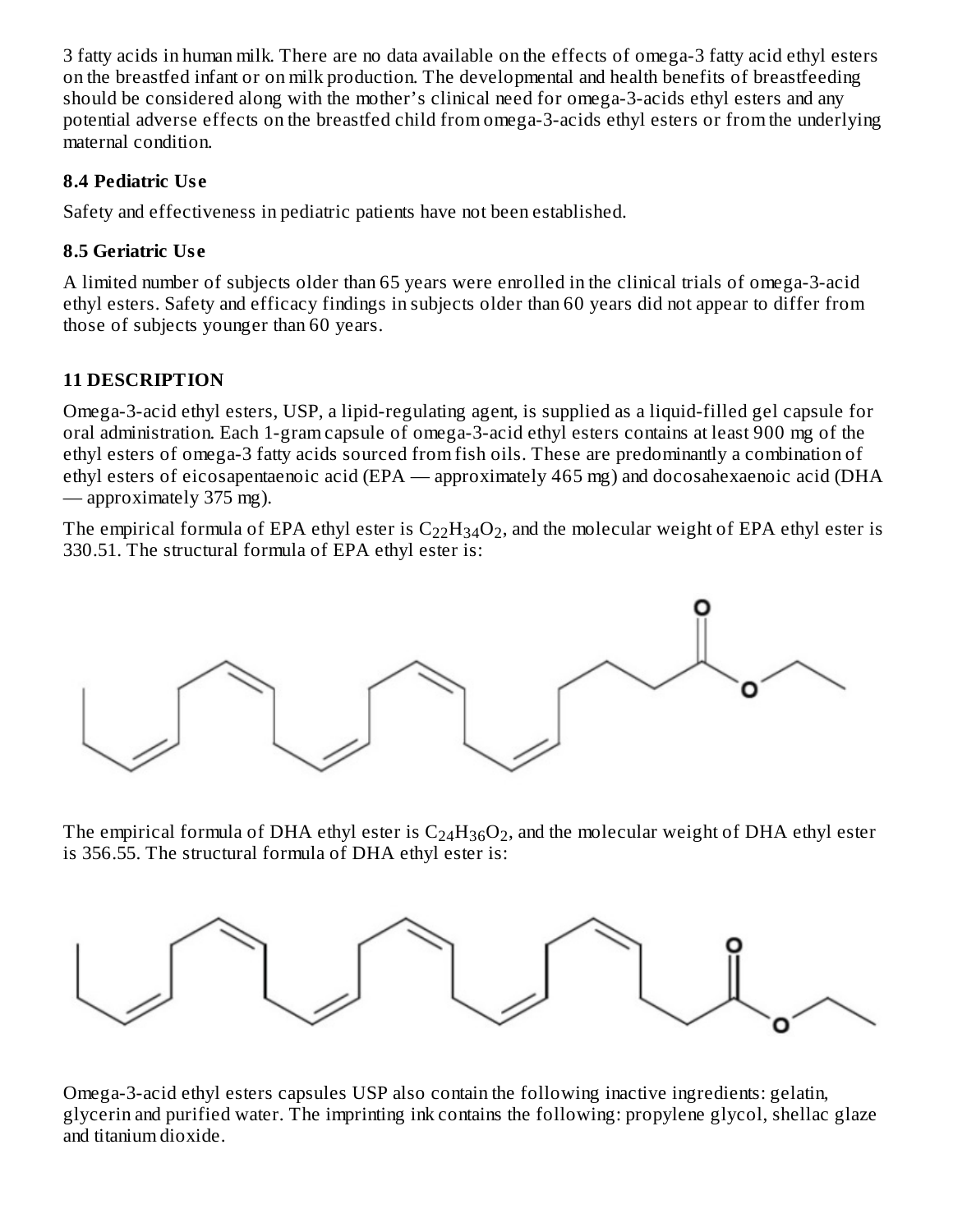# **12 CLINICAL PHARMACOLOGY**

### **12.1 Mechanism of Action**

The mechanism of action of omega-3-acid ethyl esters is not completely understood. Potential mechanisms of action include inhibition of acyl-CoA:1,2-diacylglycerol acyltransferase, increased mitochondrial and peroxisomal -oxidation in the liver, decreased lipogenesis in the liver, and increased plasma lipoprotein lipase activity. Omega-3-acid ethyl esters may reduce the synthesis of TG in the liver because EPA and DHA are poor substrates for the enzymes responsible for TG synthesis, and EPA and DHA inhibit esterification of other fatty acids.

### **12.3 Pharmacokinetics**

### Absorption

In healthy volunteers and in subjects with hypertriglyceridemia, EPA and DHA were absorbed when administered as ethyl esters orally. Omega-3-acids administered as ethyl esters induced significant, dose-dependent increases in serum phospholipid EPA content, though increases in DHA content were less marked and not dose-dependent when administered as ethyl esters.

### Specific Populations

*Age:* Uptake of EPA and DHA into serum phospholipids in subjects treated with omega-3-acid ethyl esters was independent of age (younger than 49 years versus 49 years and older).

*Male and Female Patients:* Females tended to have more uptake of EPA into serum phospholipids than males. The clinical significance of this is unknown.

*Pediatric Patients:* Pharmacokinetics of omega-3-acid ethyl esters have not been studied.

*Patients with Renal or Hepatic Impairment:* omega-3-acid ethyl esters has not been studied in patients with renal or hepatic impairment.

# Drug Interaction Studies

*Simvastatin*: In a 14-day trial of 24 healthy adult subjects, daily coadministration of simvastatin 80 mg with omega-3-acid ethyl esters 4 grams did not affect the extent (AUC) or rate (C $_{\rm max}$ ) of exposure to simvastatin or the major active metabolite, beta-hydroxy simvastatin at steady state.

*Atorvastatin*: In a 14-day trial of 50 healthy adult subjects, daily coadministration of atorvastatin 80 mg with omega-3-acid ethyl esters 4 grams did not affect AUC or  $\rm C_{max}$  of exposure to atorvastatin, 2hydroxyatorvastatin, or

4-hydroxyatorvastatin at steady state.

*Rosuvastatin*: In a 14-day trial of 48 healthy adult subjects, daily coadministration of rosuvastatin 40 mg with omega-3-acid ethyl esters 4 grams did not affect AUC or  $\mathsf{C}_{\max}$  of exposure to rosuvastatin at steady state.

In vitro studies using human liver microsomes indicated that clinically significant cytochrome P450 mediated inhibition by EPA/DHA combinations are not expected in humans.

# **13 NONCLINICAL TOXICOLOGY**

# **13.1 Carcinogenesis, Mutagenesis, Impairment of Fertility**

In a rat carcinogenicity study with oral gavage doses of 100, 600, and 2,000 mg/kg/day, males were treated with omega-3-acid ethyl esters for 101 weeks and females for 89 weeks without an increased incidence of tumors (up to 5 times human systemic exposures following an oral dose of 4 grams/day based on a body surface area comparison). Standard lifetime carcinogenicity bioassays were not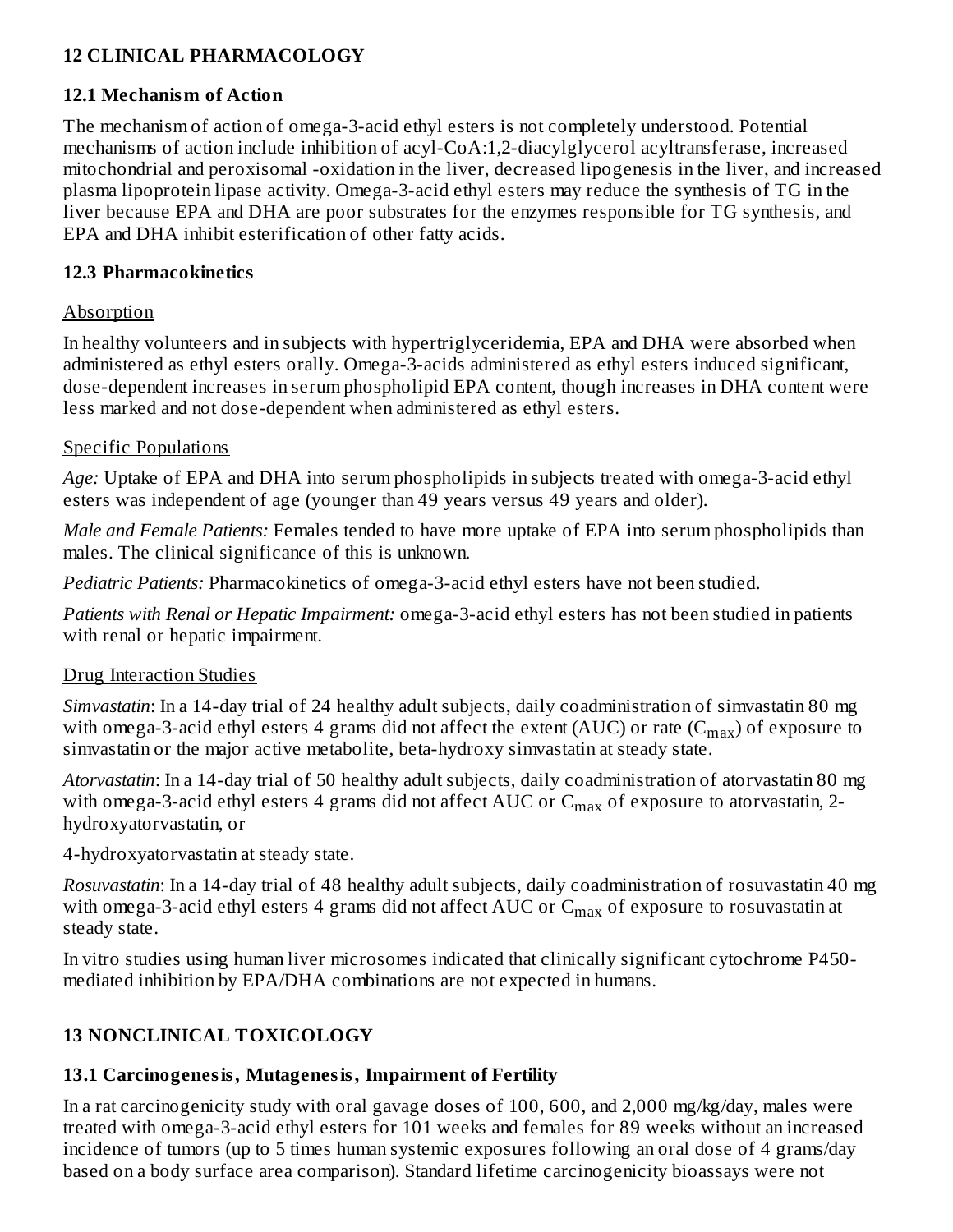conducted in mice.

Omega-3-acid ethyl esters were not mutagenic or clastogenic with or without metabolic activation in the bacterial mutagenesis (Ames) test with Salmonella typhimurium and Escherichia coli or in the chromosomal aberration assay in Chinese hamster V79 lung cells or human lymphocytes. Omega-3-acid ethyl esters were negative in the in vivo mouse micronucleus assay.

In a rat fertility study with oral doses of 100, 600, and 2,000 mg/kg/day, males were treated for 10 weeks prior to mating and females were treated for 2 weeks prior to mating and through lactation. No adverse effect on fertility was observed at 2,000 mg/kg/day (5 times the MRHD of 4 grams/day based on a body surface area  $[\text{mg/m}^2]$ ).

#### **14 CLINICAL STUDIES**

### **14.1 Severe Hypertriglyceridemia**

The effects of omega-3-acid ethyl esters 4 grams per day were assessed in 2 randomized, placebocontrolled, double-blind, parallel-group trials of 84 adult subjects (42 on omega-3-acid ethyl esters, 42 on placebo) with very high TG levels. Subjects whose baseline TG levels were between 500 and 2,000 mg/dL were enrolled in these 2 trials of 6 and 16 weeks' duration. The median TG and LDL-C levels in these subjects were 792 mg/dL and 100 mg/dL, respectively. Median high-density lipoprotein cholesterol (HDL-C) level was 23.0 mg/dL.

The changes in the major lipoprotein lipid parameters for the groups receiving omega-3-acid ethyl esters or placebo are shown in Table 2.

| Parameter | <b>Omega-3-Acid Ethyl Esters</b><br>$n = 42$ |          | <b>Placebo</b><br>$n = 42$ |          | <b>Difference</b> |
|-----------|----------------------------------------------|----------|----------------------------|----------|-------------------|
|           | <b>BL</b>                                    | % Change | BL                         | % Change |                   |
| TG        | 816                                          | $-44.9$  | 788                        | $+6.7$   | $-51.6$           |
| Non-HDL-C | 271                                          | $-13.8$  | 292                        | $-3.6$   | $-10.2$           |
| TC        | 296                                          | $-9.7$   | 314                        | $-1.7$   | $-8/0$            |
| WLDL-C    | 175                                          | $-41.7$  | 175                        | $-0.9$   | $-40.8$           |
| HDL-C     | 22                                           | $+9.1$   | 24                         | 0.0      | $+9.1$            |
| LDL-C     | 89                                           | $+44.5$  | 108                        | $-4.8$   | $+49.3$           |

#### **Table 2. Median Bas eline and Percent Change from Bas eline in Lipid Parameters in Subjects with Severe Hypertriglyceridemia (≥500 mg/dL)**

BL = Baseline (mg per dL); % Change = Median Percent Change from Baseline; Difference = Omega-3-acid ethyl esters Median % Change – Placebo Median % Change. TC = Total cholesterol.

VLDL-C = Very-low-density lipoprotein (VLDL) cholesterol.

Omega-3-acid ethyl esters 4 grams per day reduced median TG, VLDL-C, and non-HDL-C levels and increased median HDL-C from baseline relative to placebo. Treatment with omega-3-acid ethyl esters to reduce very high TG levels may result in elevations in LDL-C and non-HDL-C in some individuals. Patients should be monitored to ensure that the LDL-C level does not increase excessively.

The effect of omega-3-acid ethyl esters on the risk of pancreatitis has not been determined.

The effect of omega-3-acid ethyl esters on cardiovascular mortality and morbidity has not been determined.

### **16 HOW SUPPLIED/STORAGE AND HANDLING**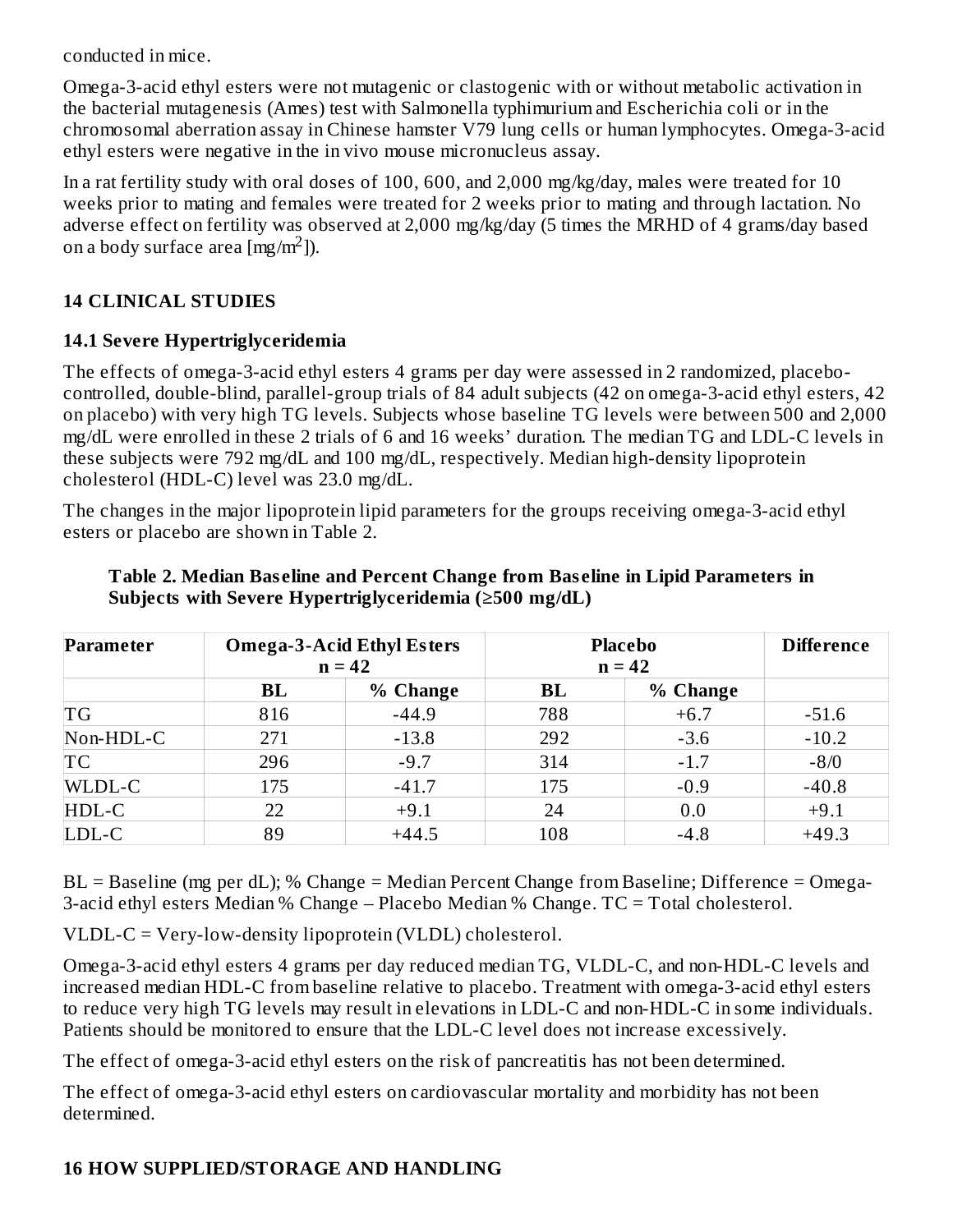Omega-3-acid ethyl esters capsules USP are supplied as 1 gram oblong, clear, soft gel capsules filled with slightly yellow to yellow liquid and imprinted with "PC25" in white ink. They are supplied in bottles of 120 (NDC 42806-552-12)

Store at 20 $^{\circ}$ C to 25 $^{\circ}$ C (68 $^{\circ}$  to 77 $^{\circ}$ F) [See USP Controlled Room Temperature]. Do not freeze. Keep out of reach of children.

Protect from light.

# **17 PATIENT COUNSELING INFORMATION**

Advise the patient to read the FDA-approved patient labeling (Patient Information).

# **Information for Patients:**

- Omega-3-acid ethyl esters capsules should be used with caution in patients with known sensitivity or allergy to fish and/or shellfish [see Warnings and Precautions (5.2)].
- Advise patients that use of lipid-regulating agents does not reduce the importance of adhering to diet [see Dosage and Administration (2)].
- Advise patients not to alter omega-3-acid ethyl esters capsules in any way and to ingest intact capsules only [see Dosage and Administration (2)].
- Instruct patients to take omega-3-acid ethyl esters capsules as prescribed. If a dose is missed, advise patients to take it as soon as they remember. However, if they miss one day of omega-3 acid ethyl esters capsules, they should not double the dose when they take it.

# Manufactured by:

# **Humanwell PuraCap Pharmaceutical**

Wuhan, Hubei 430206, China

Distributed by:

# **Epic Pharma, LLC**

Laurelton, NY 11413

Rev. 09-2020-00

OE2955

# **Patient Information**

# **OMEGA-3-ACID ETHYL ESTERS CAPSULES USP**

# **Rx Only**

# **What are omega-3-acid ethyl esters capsules?**

Omega-3-acid ethyl esters capsules are a prescription medicine used along with a low fat and low cholesterol diet to lower very high triglyceride (fat) levels in adults.

It is not known if omega-3-acid ethyl esters capsules changes your risk of having inflammation of your pancreas (pancreatitis).

It is not known if omega-3-acid ethyl esters capsules prevents you from having a heart attack or stroke.

It is not known if omega-3-acid ethyl esters capsules is safe and effective in children.

# **Who should not take omega-3-acid ethyl esters capsules?**

**Do not take omega-3-acid ethyl esters capsules** if you are allergic to omega-3-acid ethyl esters or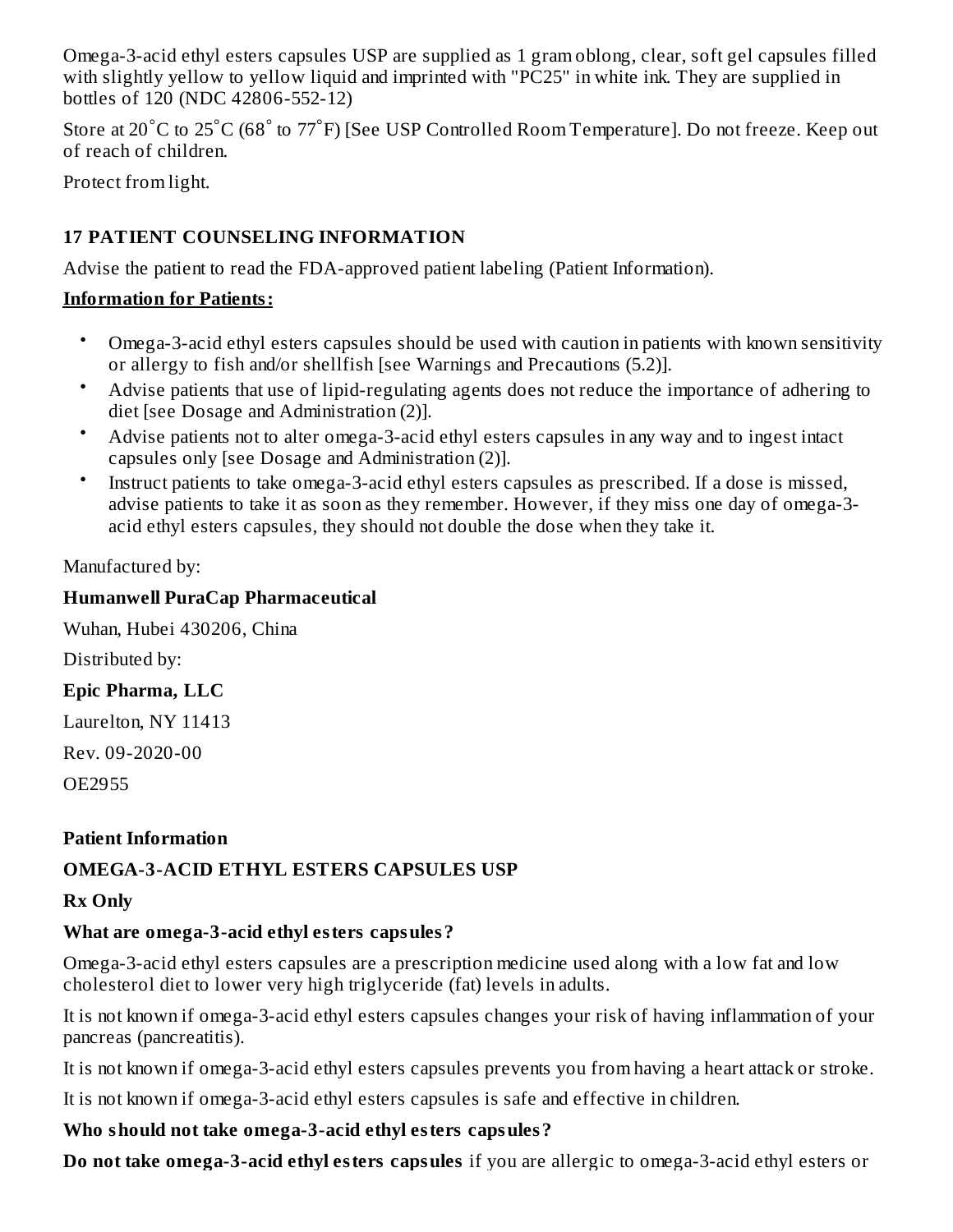any of the ingredients in omega-3-acid ethyl esters capsules. See the end of this leaflet for a complete list of ingredients in omega-3-acid ethyl esters capsules.

# **Before taking omega-3-ethyl esters capsules, tell your healthcare provider about all your medical conditions, including if you:**

- have diabetes.
- have a low thyroid problem (hypothyroidism).
- have a liver problem.
- have a pancreas problem.
- have a certain heart rhythm problem called atrial fibrillation or flutter.
- are allergic to fish or shellfish. It is not known if people who are allergic to fish or shellfish are also allergic to omega-3-acid ethyl esters capsules.
- are pregnant or plan to become pregnant. It is not known if omega-3-acid ethyl esters capsules will harm your unborn baby.
- are breastfeeding or plan to breastfeed. Omega-3-acid ethyl esters can pass into your breast milk. Talk to your healthcare provider about the best way to feed your baby if you take omega-3-acid ethyl esters capsules.

**Tell your healthcare provider about all the medicines you take,** including prescription and over-thecounter medicines, vitamins, and herbal supplements.

Omega-3-acid ethyl esters capsules can interact with certain other medicines that you are taking. Using omega-3-acid ethyl esters capsules with medicines that affect blood clotting (anticoagulants or blood thinners) may cause serious side effects.

# **How should I take omega-3-acid ethyl esters capsules?**

- Take omega-3-acid ethyl esters capsules exactly as your healthcare provider tells you to take it.
- You should not take more than 4 capsules of omega-3-acid ethyl esters capsules each day. Either take all 4 capsules at one time, or 2 capsules two times a day.
- Do not change your dose or stop omega-3-acid ethyl esters capsules without talking to your healthcare provider.
- Take omega-3-acid ethyl esters capsules with food.
- Take omega-3-acid ethyl esters capsules whole. Do not break, crush, dissolve, or chew omega-3 acid ethyl esters capsules before swallowing. If you cannot swallow omega-3-acid ethyl esters capsules whole, tell your healthcare provider. You may need a different medicine.
- If you miss a dose of omega-3-acid ethyl esters capsules, take the missed dose as soon as you remember. If you miss one day of omega-3-acid ethyl esters capsules, do not double your dose the next time you take it.
- Your healthcare provider may start you on a cholesterol-lowing diet before giving you omega-3 acid ethyl esters capsules. Stay on this diet while taking omega-3-acid ethyl esters capsules.
- Your healthcare provider should do blood tests to check your triglyceride, bad cholesterol (LDL-C) and liver function (ALT and AST) levels while you take omega-3-acid ethyl esters capsules.

# **What are the possible side effects of omega-3-acid ethyl esters capsules?**

# **Omega-3-acid ethyl esters capsules may caus e s erious side effects, including:**

- **changes in certain blood tests.** Omega-3-acid ethyl esters capsules may cause an increase in the results of blood tests used to check your liver function and your bad cholesterol levels.
- **increas ed risk of a heart rhythm problem in people who have a heart rhythm problem.**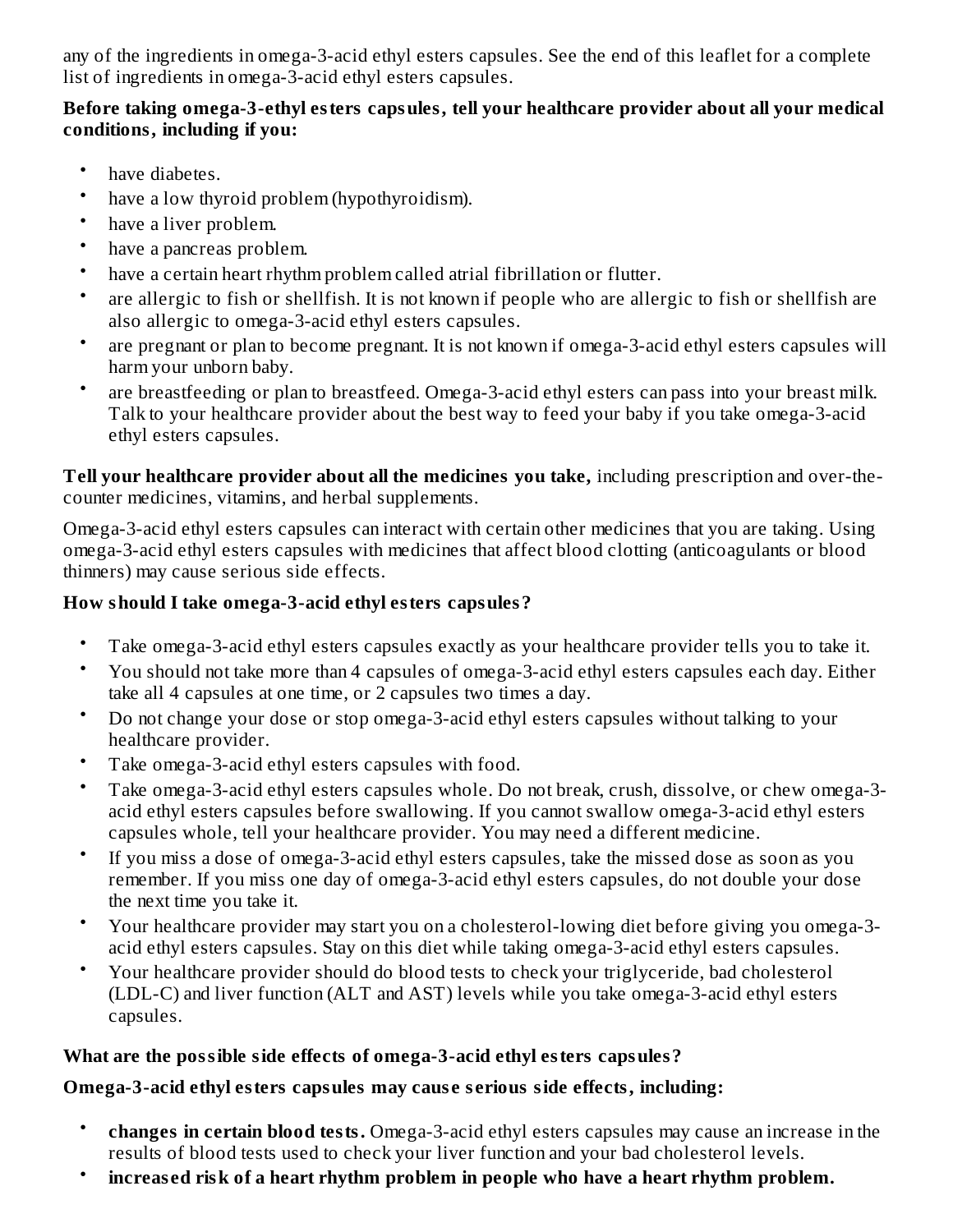Omega-3-acid ethyl esters capsules may cause an increase in the frequency of a heart rhythm problem (atrial fibrillation or flutter), especially in the first few months of taking omega-3-acid ethyl esters capsules, if you already have a heart rhythm problem.

# **The most common side effects of omega-3-acid ethyl esters capsules include:**

- burping
- upset stomach
- a change in your sense of taste.

These are not all the possible side effects of omega-3-acid ethyl esters capsules. Call your doctor for medical advice about side effects. You may report side effects to FDA at 1-800-FDA-1088.

### **How should I store omega-3-acid ethyl esters capsules?**

- Store omega-3-acid ethyl esters capsules at room temperature between 68 $\degree$  to 77 $\degree$ F (20 $\degree$  to 25 $\degree$ C).
- **Do not** freeze omega-3-acid ethyl esters capsules.
- Safely throw away medicine that is out of date or no longer needed.

### **Keep omega-3-acid ethyl esters capsules and all medicines out of the reach of children.**

### **General information about the safe and effective us e of omega-3-acid ethyl esters capsules**

Medicines are sometimes prescribed for purposes other than those listed in a Patient Information leaflet. Do not use omega-3-acid ethyl esters capsules for a condition for which it was not prescribed. Do not give omega-3-acid ethyl esters capsules to other people, even if they have the same symptoms you have. It may harm them. You can ask your healthcare provider or pharmacist for information about omega-3-acid ethyl esters capsules that is written for health professionals.

### **What are the ingredients in omega-3-acid ethyl esters capsules?**

Active Ingredient: omega-3-acid ethyl esters, USP, mostly EPA and DHA

Inactive Ingredients: gelatin, glycerin and purified water. The imprinting ink contains the following: propylene glycol, shellac glaze and titanium dioxide.

This patient labeling has been approved by the U.S. Food and Drug Administration.

Manufactured by:

### **Humanwell PuraCap Pharmaceutical**

Wuhan, Hubei 430206, China

Distributed by:

### **Epic Pharma, LLC**

Laurelton, NY 11413

Rev. 09-2020-00

OE2955

### **PACKAGE/LABEL PRINCIPAL DISPLAY PANEL – 1 gram 120ct**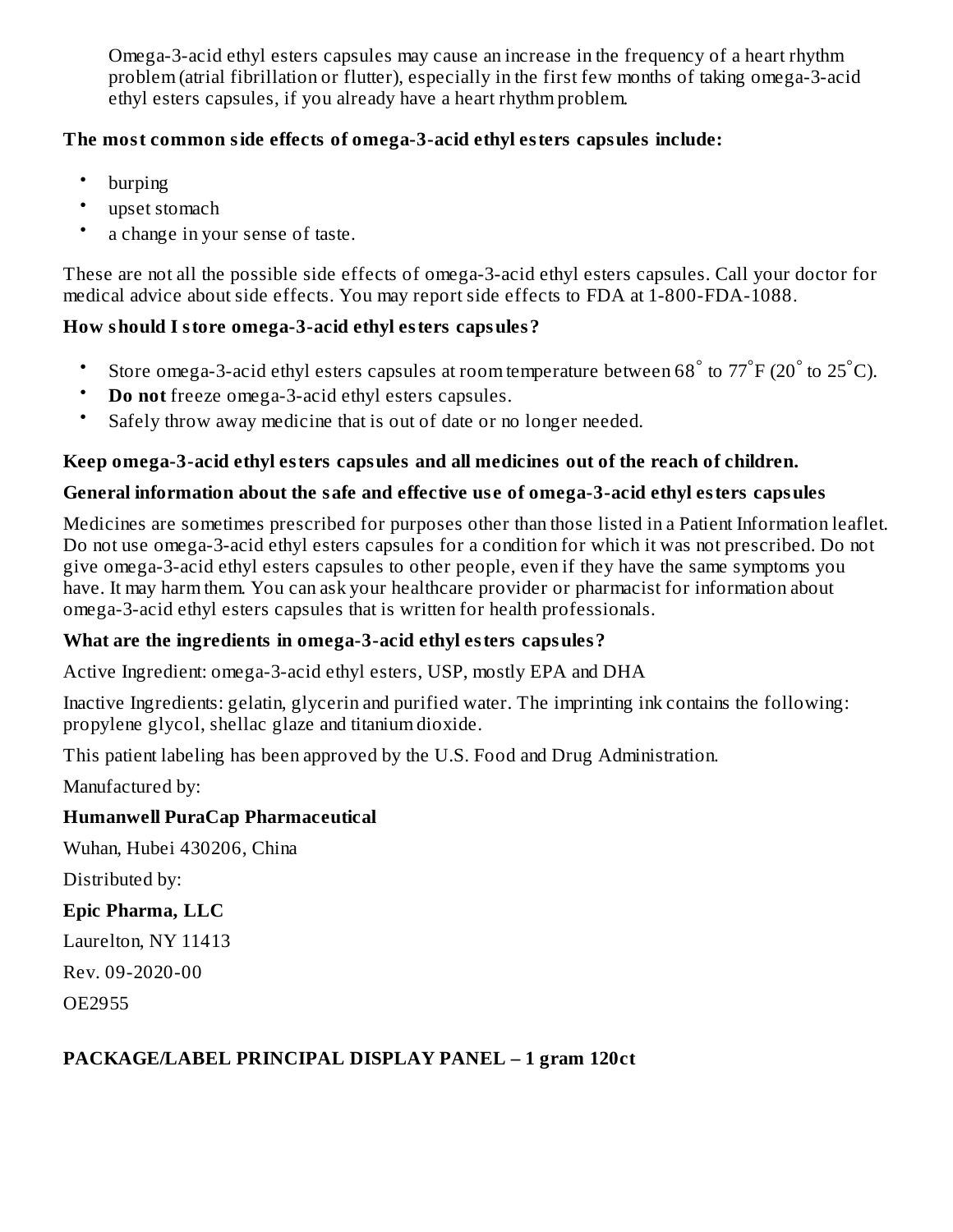|         | Distributed by:<br><b>Epic Pharma, LLC</b><br>Laurelton, NY 11413                                                           | <b>EPIC</b><br><b>DHARMA</b>   | Manufactured by:<br><b>Humanwell PuraCap Pharmaceutical</b><br>Wuhan, Hubei 430206, China |    |
|---------|-----------------------------------------------------------------------------------------------------------------------------|--------------------------------|-------------------------------------------------------------------------------------------|----|
|         | Rev. 03-2020-00                                                                                                             | Rx Only<br><b>120 Capsules</b> |                                                                                           | zm |
| £       | LE4280                                                                                                                      | Swallow capsules whole.        | <b>EXABLE</b>                                                                             |    |
| Varnish | information.                                                                                                                | 1 gram $*$                     | <b>KEEP THIS AND ALL MEDICATIONS OUT</b><br>OF THE REACH OF CHILDREN.                     |    |
|         | USUAL DOSAGE: See accompanying prescribing                                                                                  | <b>Capsules, USP</b>           | Protect from light.                                                                       |    |
|         | Each capsule provides:<br>Eicosapentaenoic acid (EPA) ethyl ester: 465 mg<br>Docosahexaenoic acid (DHA) ethyl ester: 375 mg | <b>Ethyl Esters</b>            | Dispense contents in a tight, light-resistant<br>container as defined in the USP.         | L  |
|         | least 900 mg omega-3-acid ethyl esters, USP.                                                                                | Omega-3-Acid                   | Do not freeze.                                                                            |    |
|         | *Each capsule contains 1 gram omega-3-acid<br>ethyl ester liquid concentration consisting of at                             | NDC 42806-552-12               | Store at 20° to 25°C (68° to 77°F) [See USP<br>Controlled Room Temperature].              |    |

|                                        | <b>OMEGA-3-ACID ETHYL ESTERS</b>                 |                       |                                                                     |                     |                                           |               |                |
|----------------------------------------|--------------------------------------------------|-----------------------|---------------------------------------------------------------------|---------------------|-------------------------------------------|---------------|----------------|
|                                        | omega-3-acid ethyl esters capsule, liquid filled |                       |                                                                     |                     |                                           |               |                |
|                                        |                                                  |                       |                                                                     |                     |                                           |               |                |
|                                        | <b>Product Information</b>                       |                       |                                                                     |                     |                                           |               |                |
|                                        | Product Type                                     |                       | HUMAN PRESCRIPTION DRUG                                             |                     | Item Code (Source)                        | NDC:42806-552 |                |
|                                        | <b>Route of Administration</b>                   |                       | ORAL                                                                |                     |                                           |               |                |
|                                        |                                                  |                       |                                                                     |                     |                                           |               |                |
|                                        | <b>Active Ingredient/Active Moiety</b>           |                       |                                                                     |                     |                                           |               |                |
|                                        |                                                  |                       | <b>Ingredient Name</b>                                              |                     | <b>Basis of Strength</b>                  |               | Strength       |
|                                        | UNII:71M78 END5S)                                |                       | OMEGA-3-ACID ETHYL ESTERS (UNII: D87YGH4Z0Q) (OMEGA-3 FATTY ACIDS - |                     | OMEGA-3-ACID ETHYL<br><b>ESTERS</b>       |               | 1 <sub>g</sub> |
|                                        |                                                  |                       |                                                                     |                     |                                           |               |                |
|                                        | <b>Inactive Ingredients</b>                      |                       |                                                                     |                     |                                           |               |                |
|                                        | <b>Ingredient Name</b><br>Strength               |                       |                                                                     |                     |                                           |               |                |
|                                        | GELATIN, UNSPECIFIED (UNII: 2G86QN327L)          |                       |                                                                     |                     |                                           |               |                |
|                                        | <b>GLYCERIN</b> (UNII: PDC6A3C0OX)               |                       |                                                                     |                     |                                           |               |                |
|                                        | WATER (UNII: 059QF0KO0R)                         |                       |                                                                     |                     |                                           |               |                |
|                                        | PROPYLENE GLYCOL (UNII: 6DC9Q167V3)              |                       |                                                                     |                     |                                           |               |                |
|                                        | <b>SHELLAC</b> (UNII: 46 N107B71O)               |                       |                                                                     |                     |                                           |               |                |
|                                        | <b>TITANIUM DIO XIDE (UNII: 15FIX9 V2JP)</b>     |                       |                                                                     |                     |                                           |               |                |
|                                        |                                                  |                       |                                                                     |                     |                                           |               |                |
|                                        | <b>Product Characteristics</b>                   |                       |                                                                     |                     |                                           |               |                |
|                                        | Color                                            | YELLOW (light yellow) |                                                                     | <b>Score</b>        |                                           | no score      |                |
| <b>CAPSULE</b><br><b>Shape</b><br>Size |                                                  |                       |                                                                     |                     | 25mm                                      |               |                |
|                                        | <b>Flavor</b>                                    |                       |                                                                     | <b>Imprint Code</b> |                                           | <b>PC25</b>   |                |
|                                        | Contains                                         |                       |                                                                     |                     |                                           |               |                |
|                                        |                                                  |                       |                                                                     |                     |                                           |               |                |
|                                        | Packaging                                        |                       |                                                                     |                     |                                           |               |                |
| #                                      | <b>Item Code</b>                                 |                       | <b>Package Description</b>                                          |                     | Marketing Start Date   Marketing End Date |               |                |
|                                        | 1 NDC:42806-552-12                               |                       | 120 in 1 BOTTLE; Type 0: Not a Combination Product                  | 07/02/2020          |                                           |               |                |